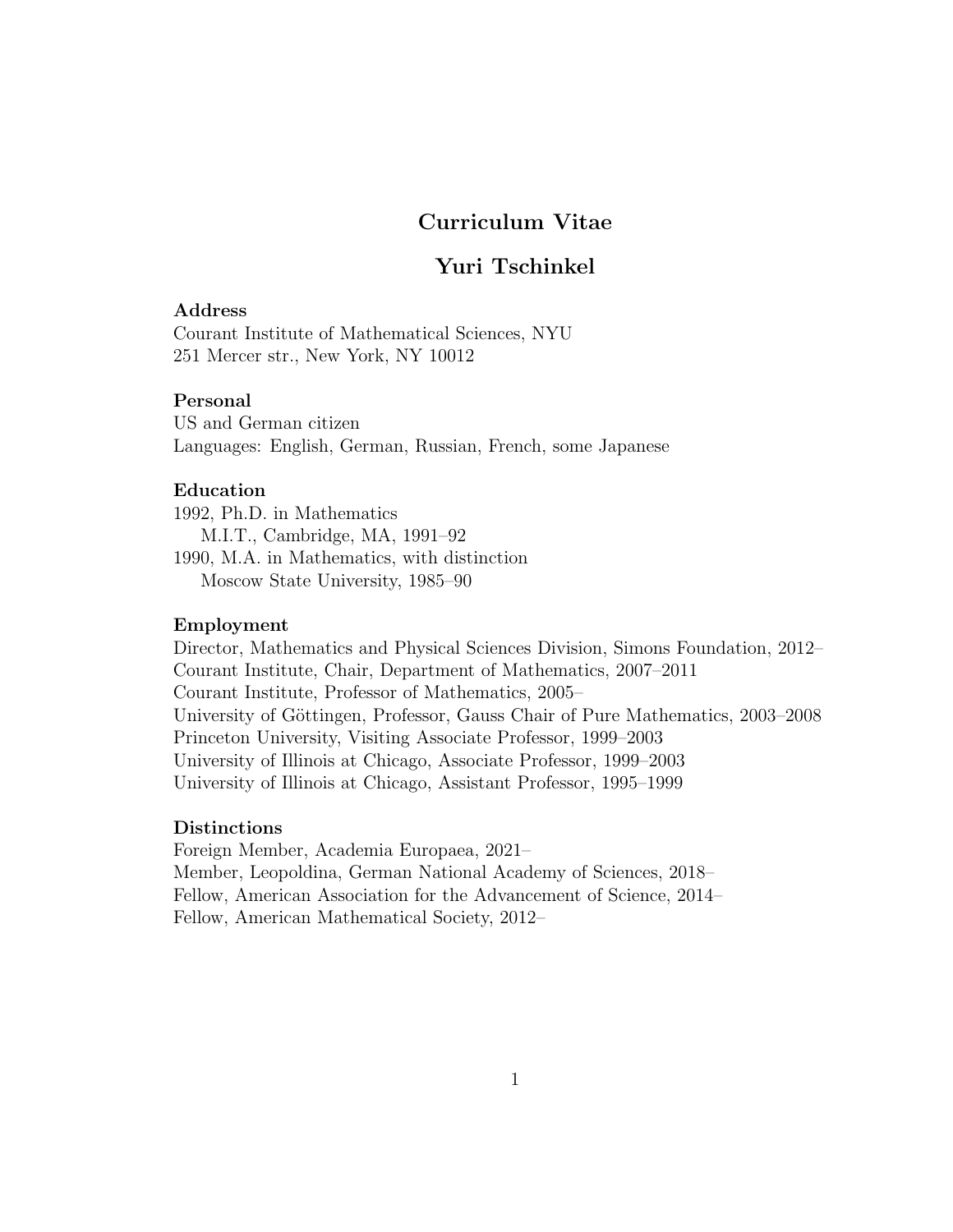#### Fellowships

Clay Foundation Fellowship, Princeton University, 2001–2002 EPSRC Grant K99015 (Fellowship at the Newton Institute, Cambridge), 1998 Leibniz Fellow of the EC, Ecole Normale Supérieure Paris, 1995–96 Junior Fellow of the Harvard Society of Fellows, 1992–95

### Selected Invited Lectures

Whittaker Lecture, Edinburgh, 2020 Ulam Colloquium, University of Florida, 2018 Distinguished Lectures, University of Utah, 2018 Pan African Congress of Mathematicians, Rabat, Morocco , 2017 Emmy Noether Lecture, Bar Ilan University, 2017 Sakurai Lecture, Ben Gurion University, 2017 Atkin Memorial Lecture, University of Illinois at Chicago, 2017 Mirimanoff Lecture, Les Diablerets, 2017 International Congress of Chinese Mathematicians, Beijing, 2016 CRM Distinguished Lecture, University of Ottawa, 2014 Erwin-Schroedinger-Institute 20th anniversary Conference, Vienna, 2013 European Science Open Forum, Torino, 2010 International Congress of Mathematicians, Section Algebraic Geometry, Madrid, 2006 Kempf Lectures, Johns Hopkins University, 2005 Wolfe Lecture, Rice University, 2005

#### Editorial positions

Algebraic Geometry, Managing Editor Research in the Mathematical Sciences, Editor-in-Chief Experimental Mathematics Progress in Mathematics, Birkhäuser Bulletin of the American Mathematical Society SpringerBriefs European Journal of Mathematics Journal of Algebraic Combinatorics Pure and Applied Mathematics Quarterly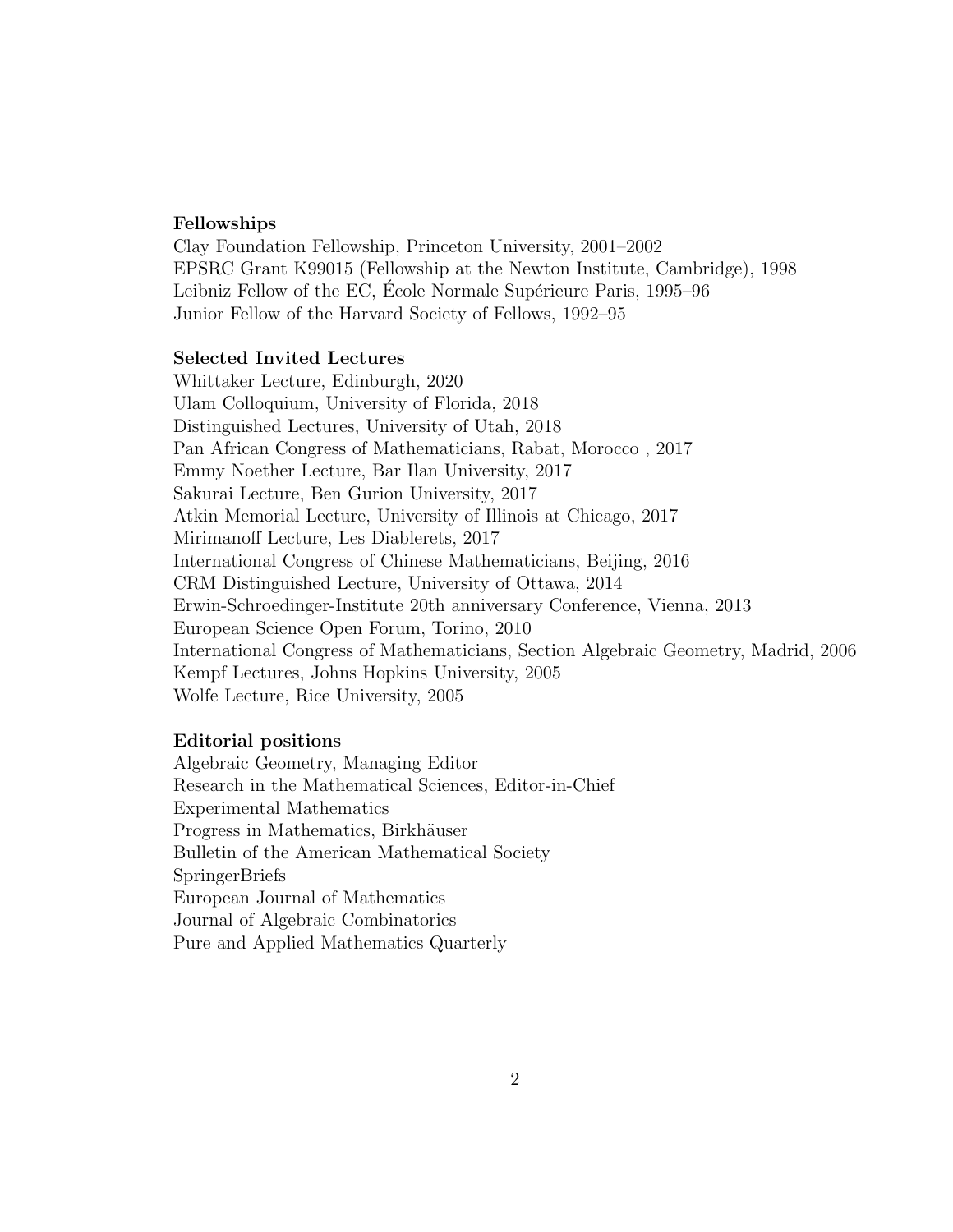#### Visiting positions

2012, July. Bernoulli Center, Lausanne 2011–2012. Sabbatical at NYU Berlin 2006, May. MSRI, Berkeley 2004 and 2005, February-April. Institut for Advanced Study, Princeton 2001, May. Ecole Polytechnique, Paris 2000, August. Chinese University of Hong Kong 1998, June-August. MPI, Bonn 1998, March-April, June. Newton Institute, Cambridge, UK 1998, April-May. Jussieu, Paris 1998, January-March. IHES, Bures-sur-Yvette 1997, August. MPI, Bonn 1997, July. ENS, Paris 1997, May-June. ETH, Zürich 1995 and 1996, June-August. MPI, Bonn 1994, May-September. MPI, Bonn 1994, January. Waseda University, Tokyo 1992 and 1993, June-August. Tokyo University, Tokyo 1992, August. RIMS, Kyoto 1991, September, Geneva University, Geneva 1991, August. Stanford University 1991, January, June-July. MPI, Bonn

- 1990, October-December. M.I.T.
- 1990, July-September. Université de Montreal

#### Service

Local Organizing Committee, ICM, St. Petersburg 2022 Program Committee, 2nd Mathematical Congress of the Americas, Montreal 2017 Organizer of a special semester on Birational geometry at ESI Vienna, 2017 Scientific Committee, 4th Workshop on Zeta Functions, Bielefeld, 2017 Advisory Board, International Center for Mathematical Sciences, Sofia, 2017– Visiting Committee, Ecole Normale Supérieure, Paris, 2016 Trustee, Simons Center for Geometry and Physics, 2014– Advisory Board, Hamilton Mathematics Institute, Dublin, 2016– Scientific Advisory Board, Institute for Computational and Experimental Research in Mathematics (ICERM), Brown, 2013–2016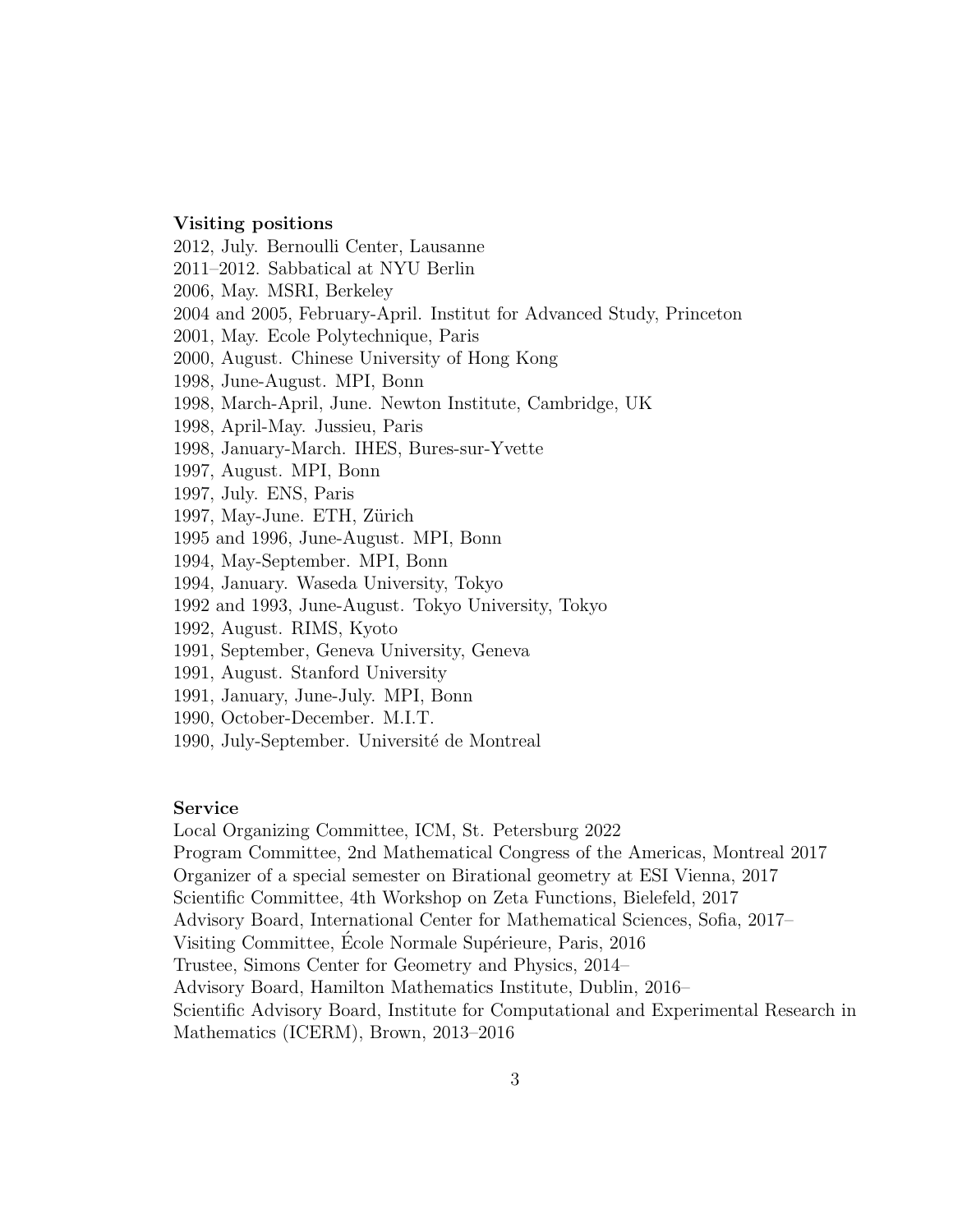Governance Board, Simons Institute for the Theory of Computing, Berkeley, 2012– Management Board, arXiv, 2012–2019 Scientific Advisory Board, arXiv, 2012–2016 Program Committee, Joint International Meeting of the AMS and the Romanian Math Society, Alba Iulia 2013 Scientific Council, Foundation Sciences Math`ematiques de Paris, 2010–2015 External Review Committee, George Washington University Mathematics, 2009 Harvard Tenure Review Committee, 2009 Program Committee, European Science Open Forum, Torino 2010 Board of Friends of IHES, 2008–2012 Committee on Committees, American Mathematical Society, 2007–2009 Reviewer and panel member for NSF, NSA, Israel Science Foundation, Helmholtz Foundation, German National Science Foundation, European Research Council, National Research Council Canada, Dutch Research Council, Science Foundation Ireland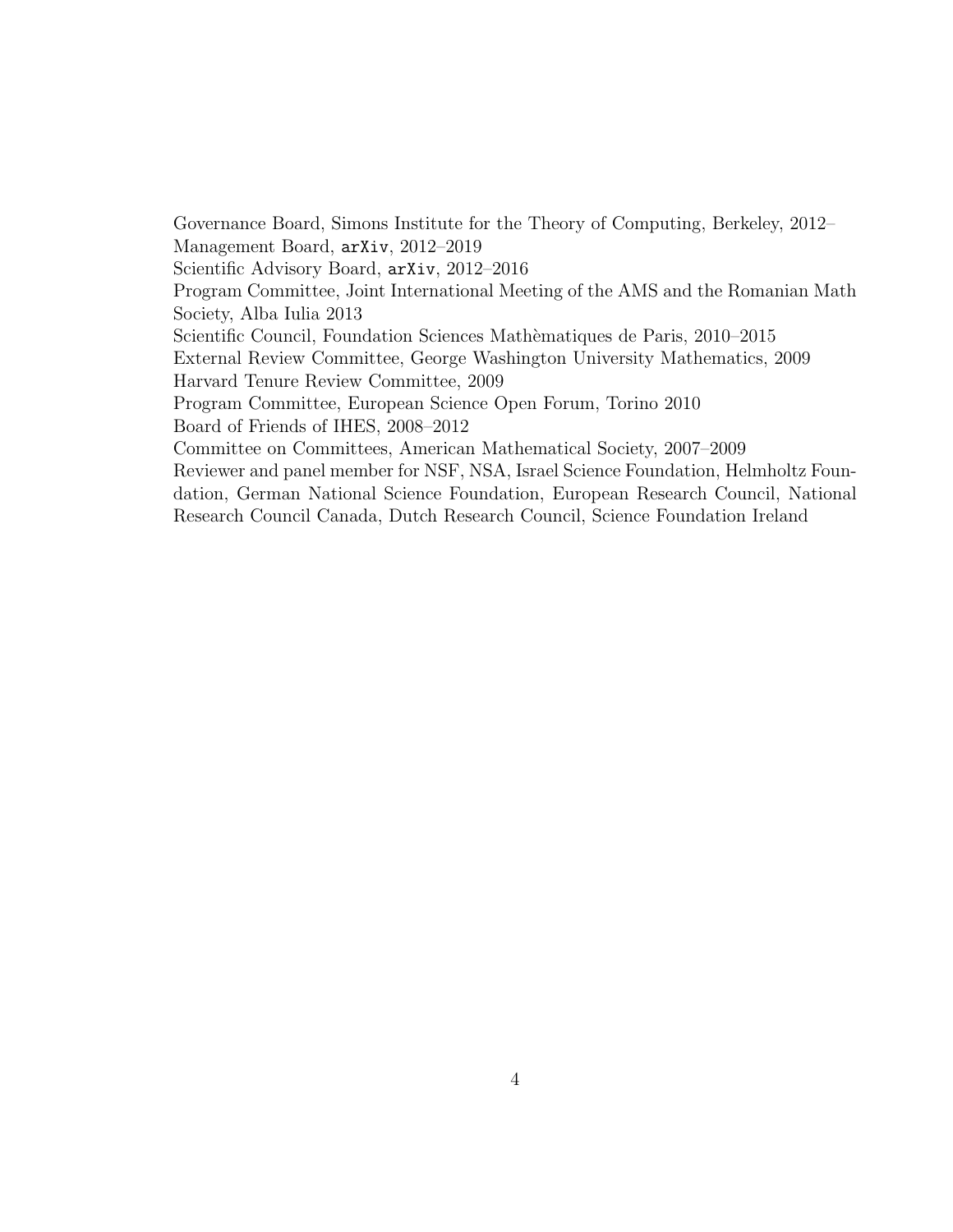## Publications

#### Books edited

- 1. "Rational points on algebraic varieties" (with E. Peyre), Progress in Mathematics 199, Birkhäuser, (2001)
- 2. "Arithmetic of higher-dimensional algebraic varieties" (with B. Poonen), Progress in Mathematics  $226$ , Birkhäuser,  $(2003)$
- 3. Mathematisches Institut, Seminars  $2003/04$ , Universitätsverlag Göttingen, (2004)
- 4. "Geometric methods in algebra and number theory", (with F. Bogomolov), Progress  $in$  *Mathematics* **235**, Birkhäuser, (2004)
- 5. Mathematisches Institut, Seminars 2004, Universitätsverlag Göttingen, (2004)
- 6. Mathematisches Institut, Seminars  $2004/05$ , Universitätsverlag Göttingen, (2005)
- 7. Proceedings Gauss-Dirichlet conference (with W. Duke), Clay Mathematics Institute Proceedings series, AMS (2007)
- 8. "Algebraic groups", Proceedings of a Summer school in Göttingen, Universitätsverlag Göttingen, (2007)
- 9. "Eisenstein series and applications", (with W.T. Gan and S. Kudla), Progress in Mathematics 258, Birkhäuser, (2008)
- 10. Mathematisches Institut, Trends in mathematics, Courant Colloquium Göttingen, (with R. Meyer and Th. Schick), Universitätsverlag Göttingen,  $(2008)$
- 11. "Algebra, Geometry and Arithmetic Manin Festschrift", (with Y. Zarhin), *Progress in Mathematics*, **269, 270**, Birkhäuser,  $(2009)$
- 12. "Arithmetic geometry", (with H. Darmon and B. Hassett), Clay Mathematics Institute Proceedings series, AMS (2009)
- 13. "Higher-dimensional geometry over finite fields", (with D. Kaledin), Advanced Study Institute, IOS Press, (2008)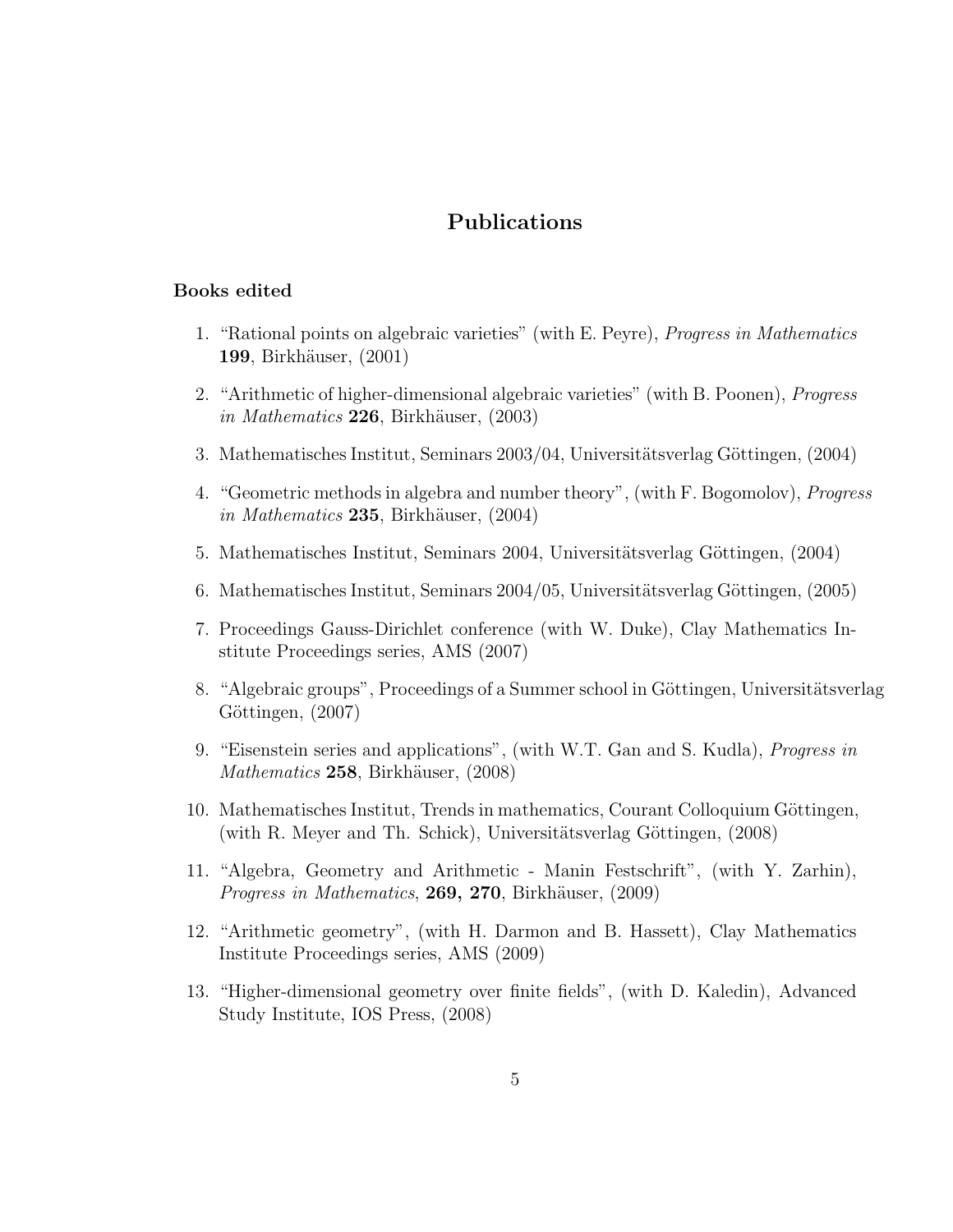- 14. "Cohomological and geometric approaches to rationality problems", (with F. Bogomolov), *Progress in Mathematics*, 282, Birkhäuser, (2009)
- 15. "Birational geometry, rational curves, and arithmetic", (with F. Bogomolov and B. Hassett), Springer Verlag, (2013)
- 16. "Rational points, rational curves and entire holomorphic curves on projective varieties", (with C. Gasbarri, S.S.-Y. Lu, and M. Roth), Contemporary Math. 654, AMS, (2015)
- 17. "Kontsevich Festschrift", (with D. Auroux, L. Katzarkov, T. Pantev, and Y. Soibelman), *Progress in Mathematics*, 324, Birkhäuser, (2017)
- 18. "Geometry over nonclosed fields Simons Symposium 2015", (with F. Bogomolov and B. Hassett), Springer Verlag, (2017)
- 19. Martin Kneser Collected Works, (with Ulf Rehmann), Springer Verlag, (2021)

## Film

• Executive producer of the documentary "Colors of Math" (60 min.), June 2012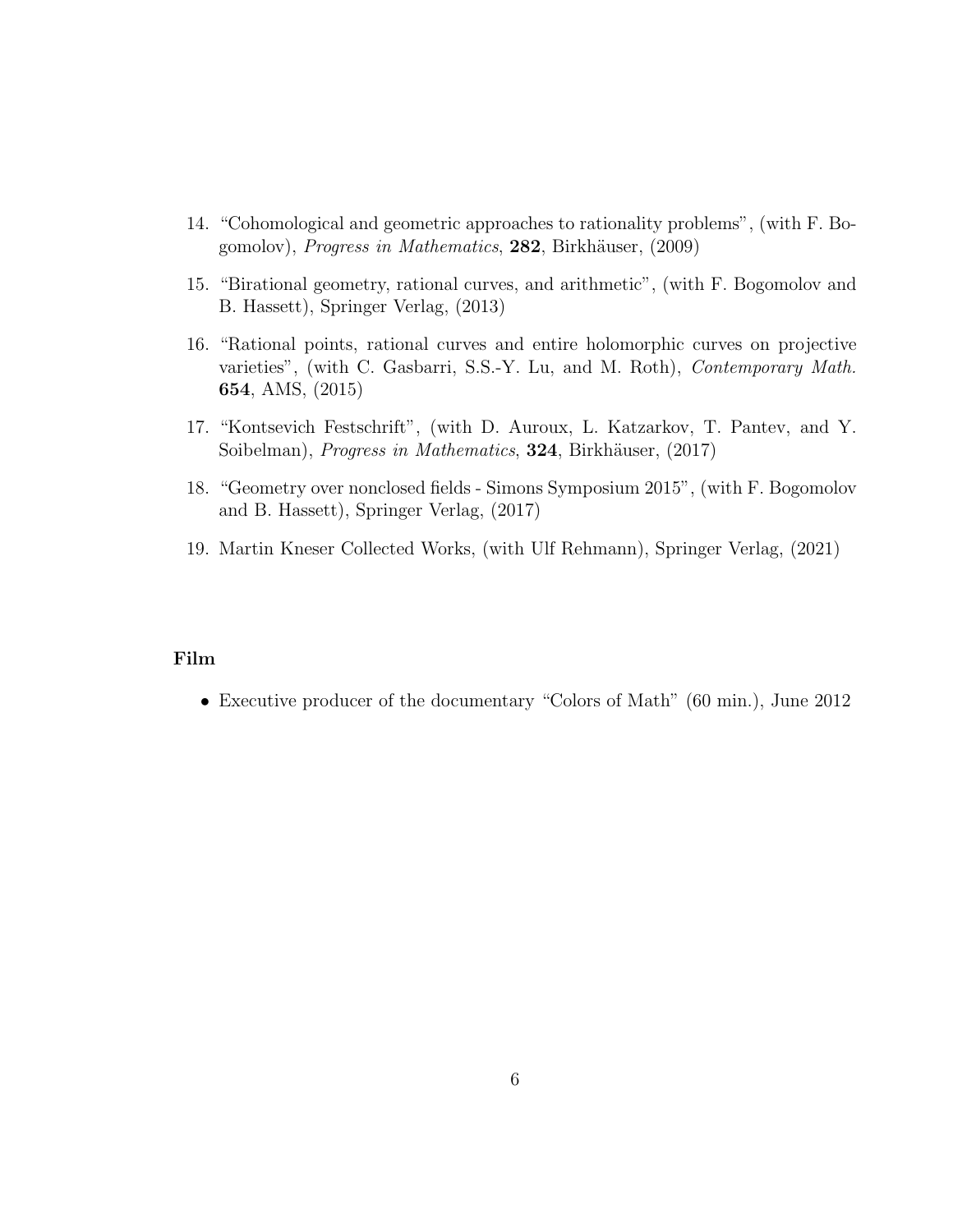#### Research papers

- 1. Rational points of bounded height on Fano varieties (with J. Franke, Yu. I. Manin), *Inventiones Math.* **95**, 421–435, (1989)
- 2. Rational points of bounded height on Del Pezzo surfaces, (with Yu. I. Manin), Compositio Math. 85(3), 315–332, (1993)
- 3. Rational points of bounded height on compactifications of anisotropic tori, (with V. Batyrev), Intern. Math. Research Notices 12, 591–635, (1995)
- 4. Height zeta functions of toric varieties, (with V. Batyrev), Algebraic geometry, 5, (Manin's Festschrift), Journ. Math. Sci. 82, no. 1, 3220–3239, (1996)
- 5. Rational points on some Fano cubic bundles, (with V. Batyrev), C. R. Acad. Sci. Paris **323**, Ser. I, 41–46, (1996)
- 6. Height zeta functions of twisted products, (with M. Strauch), Math. Res. Letters 4, 273–282, (1997)
- 7. Manin's conjecture for toric varieties, (with V. Batyrev), Journ. of Alg. Geom. 7, no. 1, 15–53, (1998)
- 8. Tamagawa numbers of polarized algebraic varieties, (with V. Batyrev), Astérisque 251, 299–340, (1998)
- 9. Density of rational points on Enriques surfaces, (with F. Bogomolov), Math. Res. Letters 5, 623–628, (1998)
- 10. Height zeta functions of toric bundles over flag varieties, (with M. Strauch), Selecta Math. (N.S.) 5, no. 3, 325–396, (1999)
- 11. On the density of rational points on elliptic fibrations, (with F. Bogomolov), Journ. Reine und Angew. Mathematik 511, 87–93, (1999)
- 12. Geometry of equivariant compactifications of  $\mathbf{G}_a^n$ , (with B. Hassett), Intern. Math. Research Notices 22, 1211–1230, (1999)
- 13. Rational points on quartics, (with J. Harris), Duke Math. Journ. 104, no. 3, 477–500, (2000)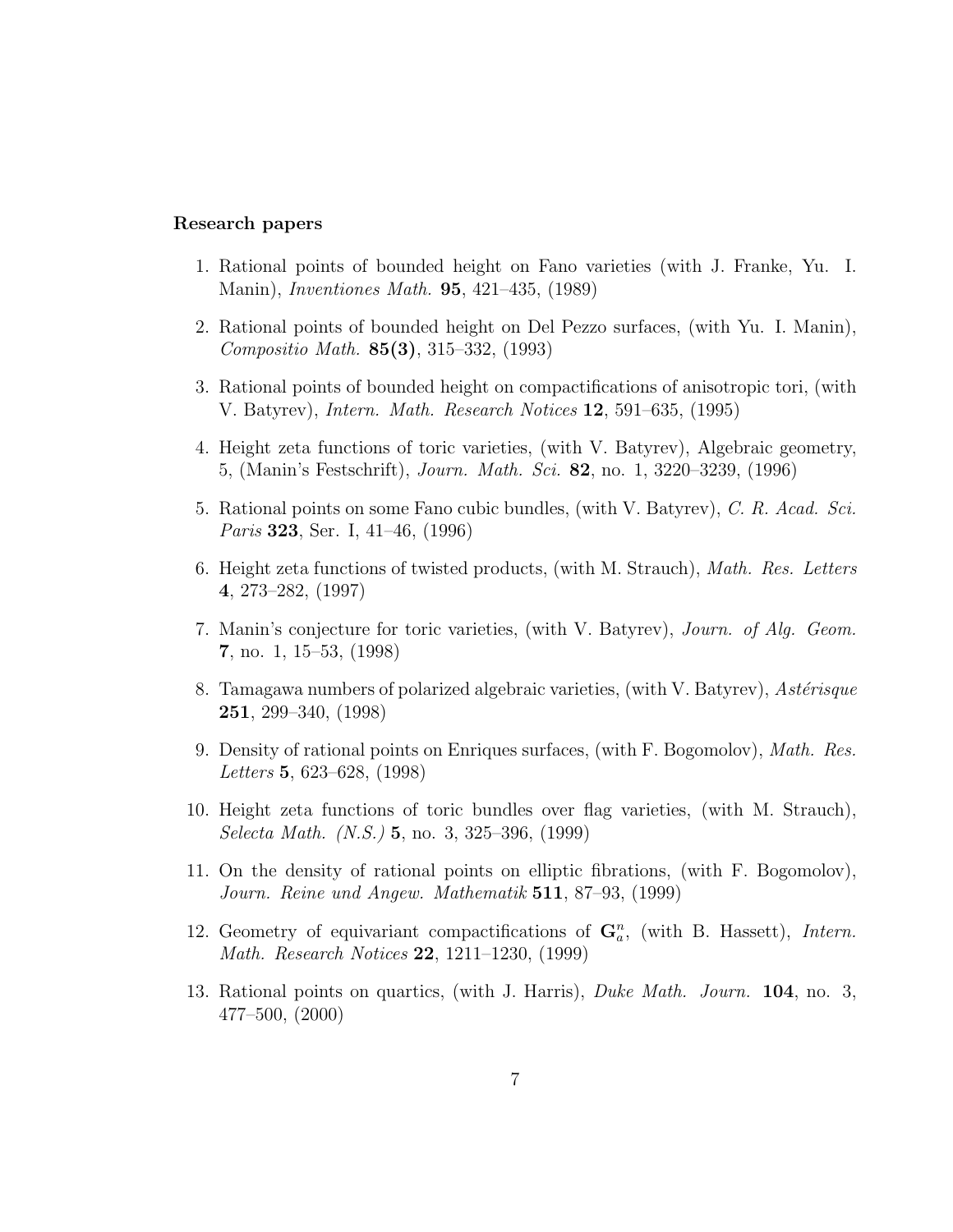- 14. Points of bounded height on equivariant compactifications of vector groups I, (with A. Chambert-Loir), *Compositio Math.*  $124(1)$ , 65–93, (2000)
- 15. Points of bounded height on equivariant compactifications of vector groups II, (with A. Chambert-Loir), Journ. of Number Theory 85, no. 2, 172–188,  $(2000)$
- 16. Abelian fibrations and rational points on symmetric products, (with B. Hassett), Intern. Journ. of Math. 11, no. 9, 1163–1176, (2000)
- 17. Lagrangian subvarieties of abelian fourfolds, (with F. Bogomolov), Asian Journ. of Math. 4, no. 1, 19–36, (2000)
- 18. Tamagawa numbers of diagonal cubic surfaces, (with E. Peyre), Math. Comp. 70, 367–387, (2001)
- 19. Torseurs arithmetiques et espaces fibres, (with A. Chambert-Loir), "Rational points on algebraic varieties", Progress in Mathematics 199, 37–70, (2001)
- 20. Fonctions zêta des hauteurs des espaces fibrés, (with A. Chambert-Loir), " $Ratio$ nal points on algebraic varieties", Progress in Mathematics 199, 71–116, (2001)
- 21. Density of integral points on algebraic varieties, (with B. Hassett), "Rational points on algebraic varieties", Progress in Mathematics 199, 169–198, (2001)
- 22. Tamagawa numbers of diagonal cubic surfaces of higher rank, (with E. Peyre), "Rational points on algebraic varieties", Progress in Mathematics 199, 275–306, (2001)
- 23. Rational curves on holomorphic symplectic fourfolds, (with B. Hassett), Geom. and Funct. Analysis 11, no. 6, 1201–1228,  $(2001)$
- 24. On the distribution of points of bounded height on equivariant compactifications of vector groups, (with A. Chambert-Loir), *Inventiones Math.* **148**, no. 2,  $421-$ 452, (2002)
- 25. Commuting elements in Galois groups of function fields, (with F. Bogomolov), "Motives, polylogarithms and Hodge theory", 75–120, International Press, (2002)
- 26. Rationality of moduli of elliptic fibrations with fixed monodromy, (with F. Bogomolov and T. Petrov), Geom. and Funct. Analysis  $12(6)$ , 1105–1160, (2002)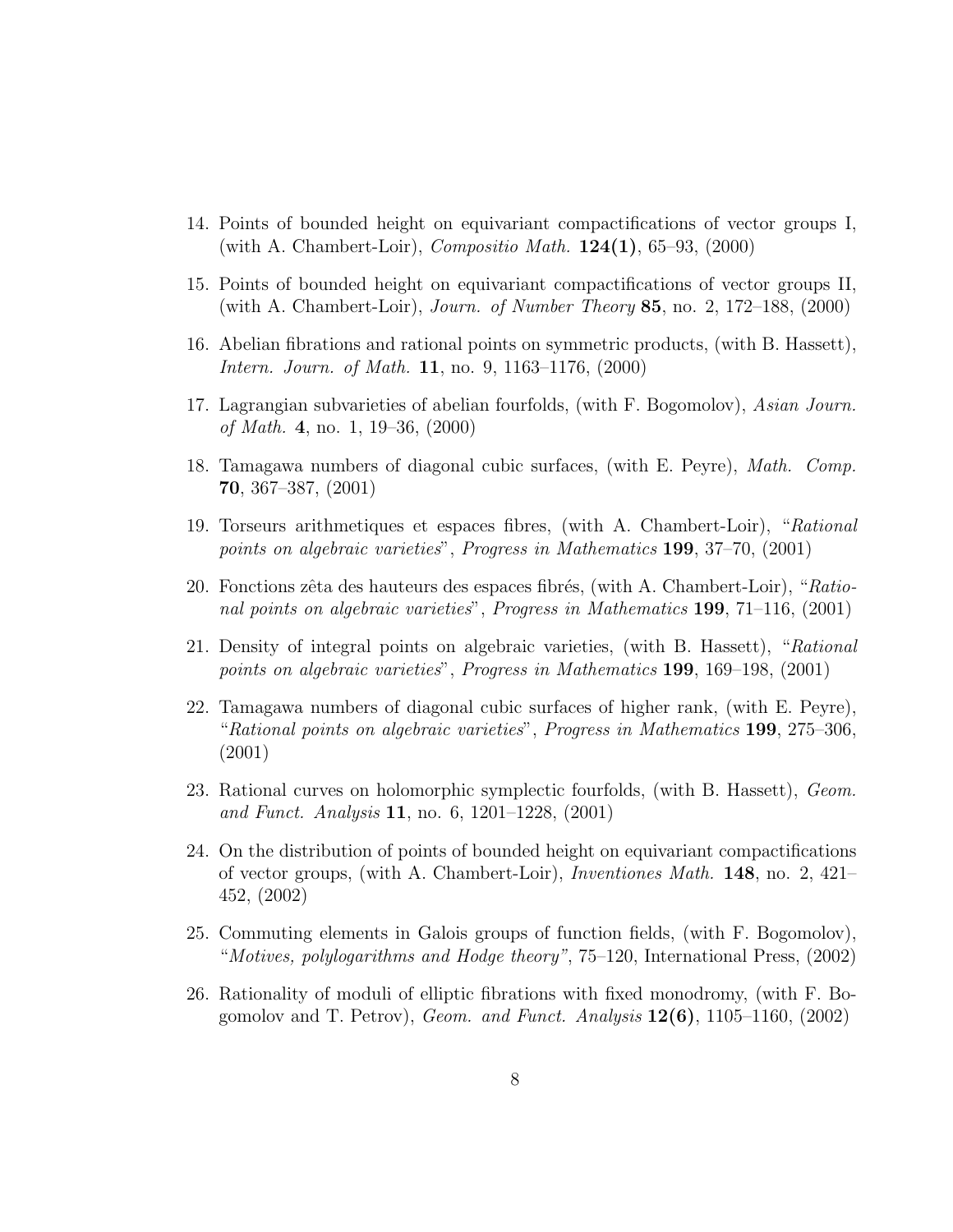- 27. On the effective cone of the moduli space of pointed rational curves, (with B. Hassett), Topology and Geometry, Contemporary Math. 314, 83–96, (2002)
- 28. Unramified correspondences, (with F. Bogomolov), Algebraic Number Theory and Algebraic Geometry, Contemporary Math. **300**, 17–26, (2002)
- 29. Integral points on punctured abelian surfaces, (with A. Kresch), "Algorithmic number theory", Proceedings of ANTS V, 198–204, LNCS 2369, Springer,  $(2002)$
- 30. Monodromy of elliptic surfaces, (with F. Bogomolov), "Galois groups and fundamental groups", (L. Schneps ed.), MSRI Publications 41, Cambridge Univ. Press, (2003)
- 31. Simple examples of symplectic four-manifolds with exotic properties, (with F. Bogomolov), Acta Appl. Math. 75, no. 1-3, 25–28, (2003)
- 32. Integral points and effective cones of moduli spaces of stable maps, (with B. Hassett), *Duke Math. Journ.* **120**, no. 3, 577–599,  $(2003)$
- 33. Universal torsors and Cox rings, (with B. Hassett), "Arithmetic of higher-dimensional algebraic varieties", Progress in Mathematics 226, 149–173, (2003)
- 34. Rational points on compactifications of semi-simple groups of rank 1, (with J. Shalika and R. Takloo-Bighash), "Arithmetic of higher-dimensional algebraic varieties", Progress in Mathematics 226, 205–233, (2003)
- 35. Rational points and automorphic forms, (with J. Shalika and R. Takloo-Bighash), "Contributions to Automorphic Forms, Geometry, and Number Theory", (H. Hida, D. Ramakrishnan, F. Shahidi eds.), 733–742, Johns Hopkins University Press, (2004)
- 36. Height zeta functions of equivariant compactifications of the Heisenberg group, (with J. Shalika), "Contributions to Automorphic Forms, Geometry, and Number Theory", (H. Hida, D. Ramakrishnan, F. Shahidi eds.), 743–771, Johns Hopkins University Press, (2004)
- 37. On the arithmetic of Del Pezzo surfaces of degree 2, (with A. Kresch), Proc. Lond. Math. Soc. (3) 89, 545–569, (2004)
- 38. Special elliptic fibrations, (with F. Bogomolov), *Proceedings of the Fano Confer*ence, (A. Collino, A. Conte, M. Marchisio, eds.), 223–234, (2004)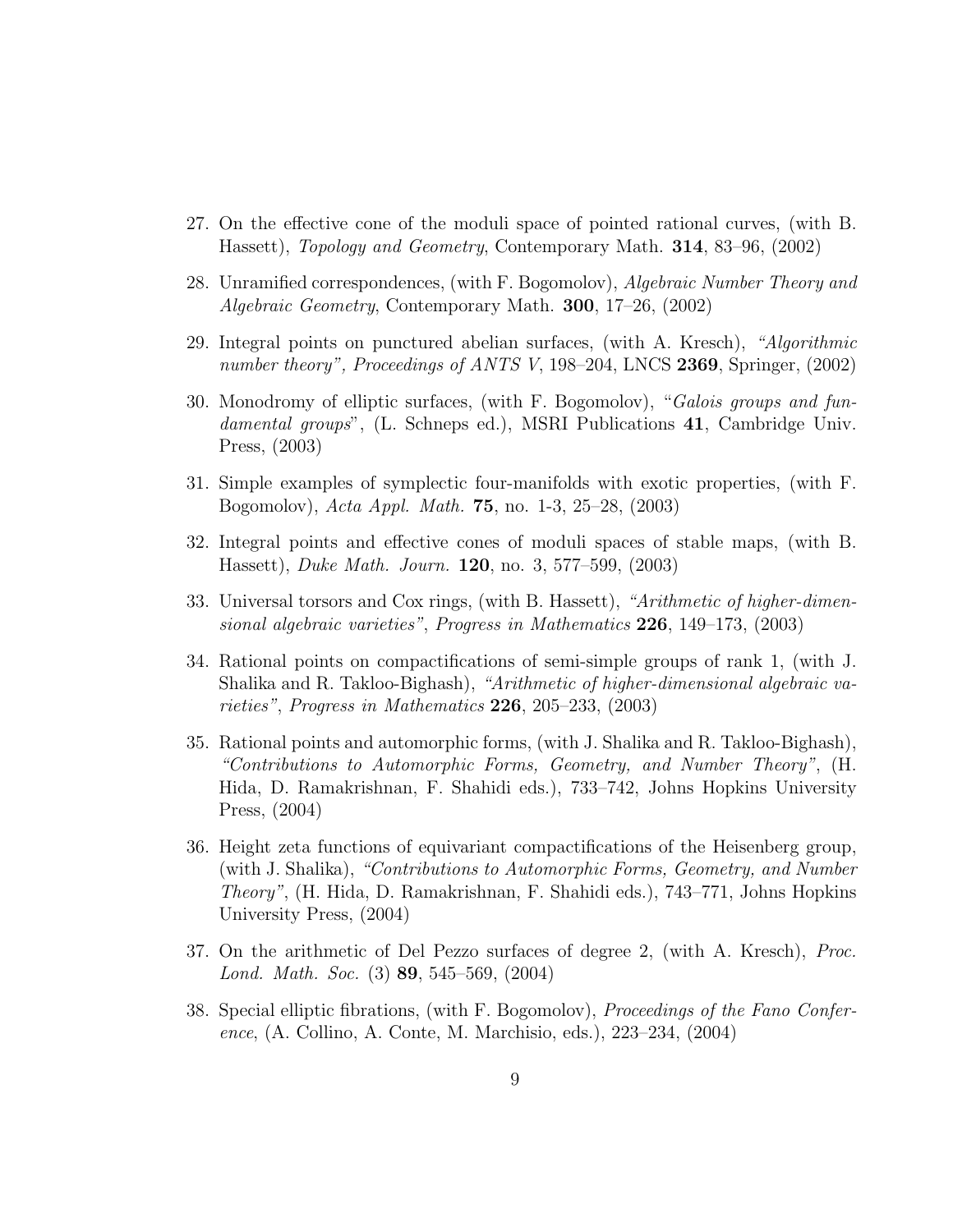- 39. Reconstruction of function fields, (with F. Bogomolov), GAFA 18, no. 2, 400– 462, (2008)
- 40. Couniformization of curves over number fields, (with F. Bogomolov), "Geometric methods in algebra and number theory", Progress in Mathematics 235, 43-57, (2004)
- 41. Curves in abelian varieties over finite fields, (with F. Bogomolov), Intern. Math. Research Notices 4, 233–238, (2005)
- 42. Rational curves and algebraic points on K3 surfaces, (with F. Bogomolov), Amer. Journ. of Math. **127**, no. 4, 825–835, (2005)
- 43. Weak approximation over function fields, (with B. Hassett), Inventiones Math. 163, no. 1, 171–190, (2006)
- 44. Approximation at places of bad reduction for rationally connected varieties, (with B. Hassett), Pure and Applied Math. Quarterly 4, no. 3,  $1-24$ ,  $(2008)$
- 45. Potential density of rational points for K3 surfaces over function fields, (with B. Hassett), *Amer. Journ. of Math.* **130**, no. 5, 1263–1278, (2008)
- 46. Algebraic varieties over small fields, (with F. Bogomolov), Proc. Special Semester on Diophantine Geometry, Pisa, 53–71, (2007)
- 47. Universal torsors over Del Pezzo surfaces and rational points, (with U. Derenthal), "Equidistribution in Number theory, An Introduction", (A. Granville, Z. Rudnick eds.), 169–196, NATO Science Series II, 237, Springer, (2007)
- 48. Rational points on compactifications of semi-simple groups, (with J. Shalika and R. Takloo-Bighash), Journ. of the AMS 20, 1135–1186, (2007)
- 49. Weak approximation for hypersurfaces of low degree, (with B. Hassett), Proceedings Symp. Pure Math. AMS 80 (2), 937–955, (2009)
- 50. Log Fano varieties over function fields of curves, (with B. Hassett), Inventiones *Math.* **171**, no. 1., 7–21, (2008)
- 51. Effectivity of Brauer-Manin obstructions, (with A. Kresch), Advances in Math. **218**, no. 1.,  $1\n-27$ ,  $(2008)$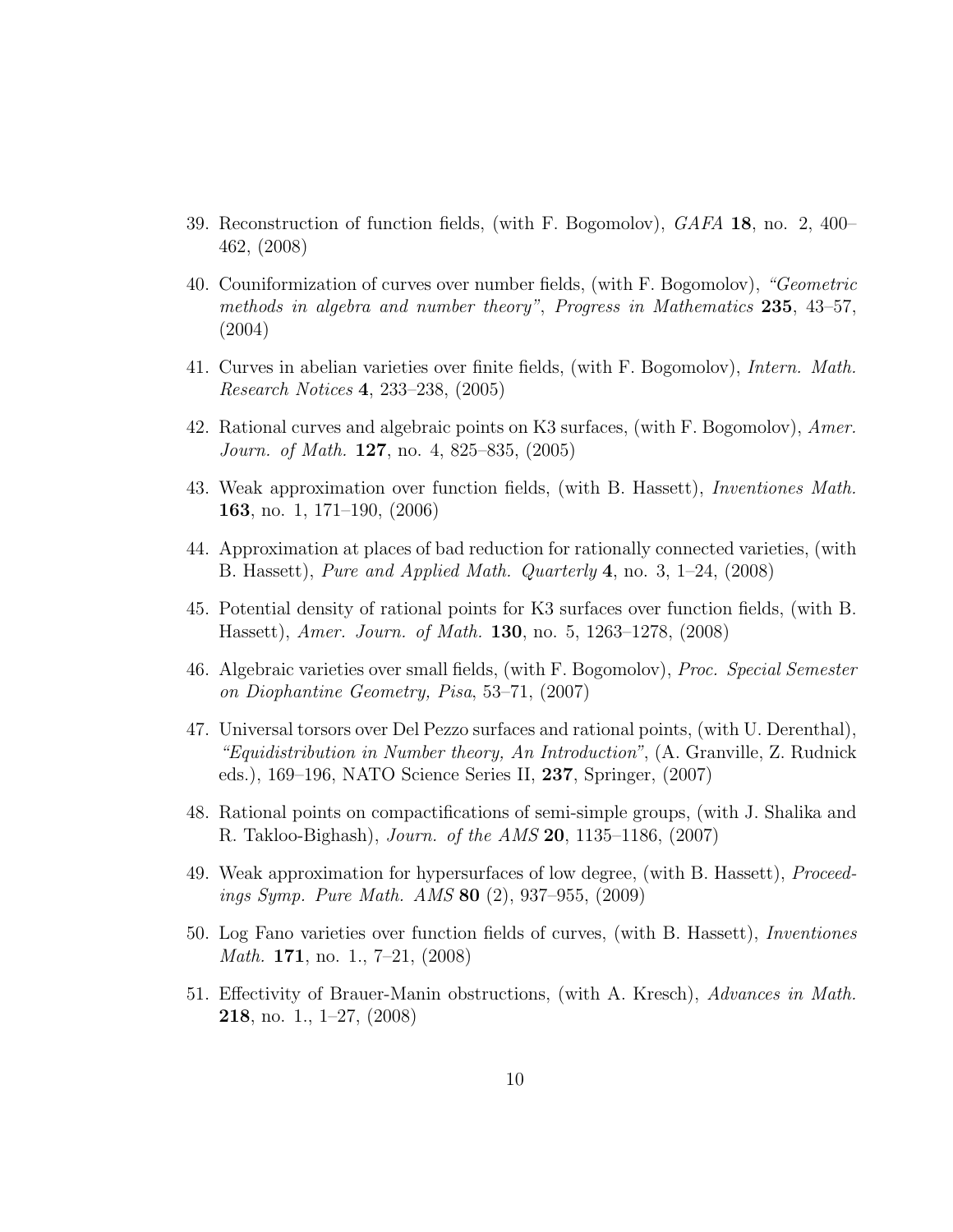- 52. Brauer-Manin obstructions for integral points, (with A. Kresch), Bulletin LMS 40, no. 6, 995–1001, (2008)
- 53. Moving and ample cones of holomorphic symplectic fourfolds, (with B. Hassett), GAFA 19, no. 4, 1065–1080, (2009)
- 54. A Torelli theorem for curves over finite fields, (with F. Bogomolov and M. Korotiaev), Pure and Applied Math Quarterly, Tate Festschrift,  $6$ , no. 1, 245–294, (2010)
- 55. Flops on holomorphic symplectic fourfolds and determinantal cubic hypersurfaces, (with B. Hassett), Journ. Inst. Math. Jussieu  $6$ , no. 1, 125–153, (2010)
- 56. On a theorem of Tate, (with F. Bogomolov), CEJM 6, no. 3, 343–350, (2008)
- 57. Unramified cohomology of finite groups of Lie type, (with F. Bogomolov and T. Petrov), "Rationality problems", Progress in Mathematics 282, 55–73, (2009)
- 58. Milnor  $K_2$  and field homomorphisms, (with F. Bogomolov), Surveys in Differential Geometry XIII, 223–244, (2009)
- 59. Co-fibered products of algebraic curves, (with F. Bogomolov), CEJM 7, no. 3, 382–386, (2009)
- 60. Igusa integrals and volume asymptotics in analytic and adelic geometry, (with A. Chambert-Loir), *Confluentes Mathematici* 2, no. 3, 351–429, (2010)
- 61. Constructing rational curves on K3 surfaces, (with F. Bogomolov and B. Hassett), Duke Math. Journ. 157, no. 3, 535–550, (2011)
- 62. Intersection numbers of extremal rays on holomorphic symplectic varieties, (with B. Hassett), Asian Journ. of Math. 14, no. 3, 303–322, (2010)
- 63. Effectivity of Brauer-Manin obstructions on surfaces, (with A. Kresch), Advances in Math. 226, 4131-4144,  $(2011)$
- 64. Monodromy and rational curves on holomorphic symplectic varieties, (with B. Hassett), 9 pp., (2009)
- 65. Integral points of bounded height on partial equivariant compactifications of vector groups, (with A. Chambert-Loir), Duke Math. Journ. 161, no. 15, 2799– 2836, (2012)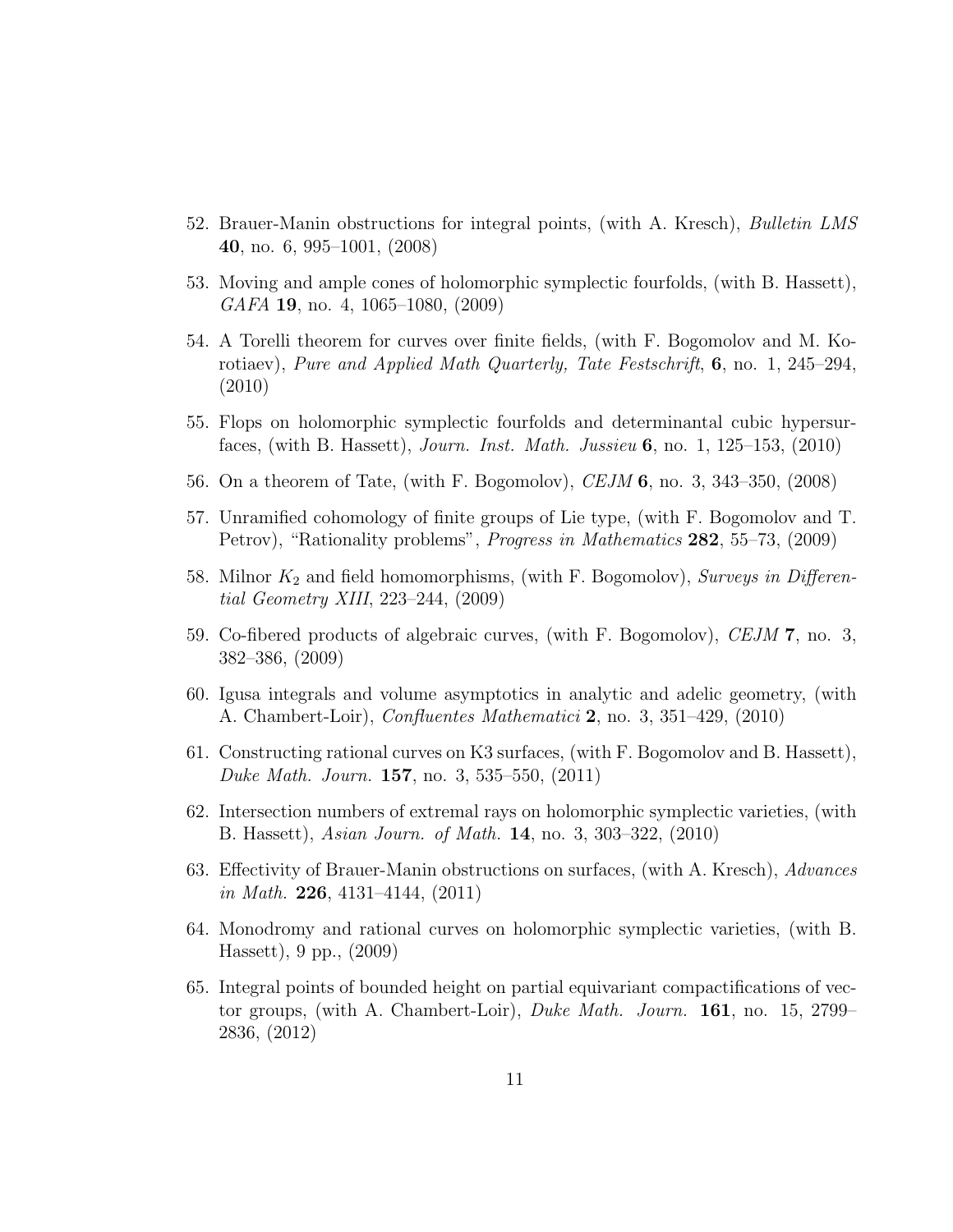- 66. Reconstruction of higher-dimensional function fields, (with F. Bogomolov), Moscow Math. Journal 11, no. 2, 185–204, (2011)
- 67. Hodge theory and Lagrangian planes on generalized Kummer fourfolds, (with B. Hassett), *Moscow Math. Journ.* **13**, no. 1, 33–56, (2013)
- 68. Integral points of bounded height on toric varieties, (with A. Chambert-Loir), 28 pp., (2010)
- 69. Introduction to birational anabelian geometry, (with F. Bogomolov), in Current Developments in Algebraic Geometry, (L. Caporaso, J. McKernan, M. Mustata, M. Popa eds.), MSRI Publications 59, Cambridge Univ. Press, 17–63, (2012)
- 70. Characterizing projective spaces on deformations of Hilbert schemes of K3 surfaces, (with D. Harvey and B. Hassett), *Comm. Pure and Applied Math.*, **65**, no. 2, 264–286, (2012)
- 71. Height zeta functions of equivariant compactifications of semi-direct products of algebraic groups, (with S. Tanimoto), Contemporary Math. 566, 119–157, (2012)
- 72. Integral points of bounded height on compactifications of semi-simple groups, (with R. Takloo-Bighash), Amer. Journ. of Math.  $135$ , no. 5, 1433–1448, (2013)
- 73. Spaces of sections of quadric surface fibrations over curves, (with B. Hassett), Contemporary Math. 564, 227–249, (2012)
- 74. Multiple mixing for adele groups and rational points, (with A. Gorodnik, R. Takloo-Bighash), Europ. Journ. of Math. 1(3), 441–461, (2015)
- 75. Galois theory and projective geometry, (with F. Bogomolov), Comm. Pure. and Applied Math. 66, no. 9, 1335–1359, (2013)
- 76. Effective computation of Picard groups and Brauer-Manin obstructions of degree two K3 surfaces over number fields, (with B. Hassett and A. Kresch), *Rendiconti* del Circolo Matematico di Palermo 62, 137–151, (2013)
- 77. Embedding pointed curves in K3 surfaces, (with B. Hassett), Math. Zeitschrift 278, no. 3-4, 927–953, (2014)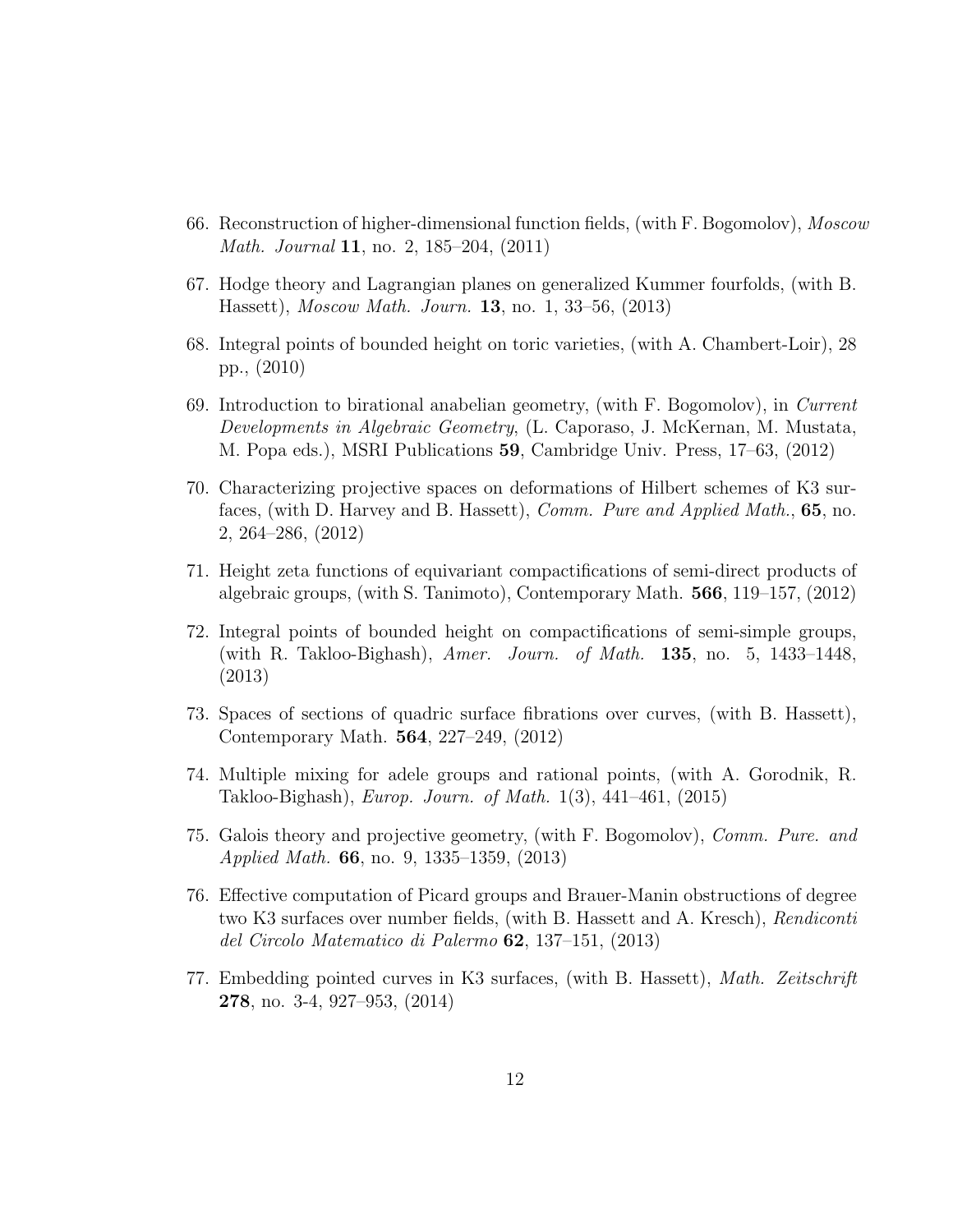- 78. Quartic Del Pezzo surfaces over function fields of curves, (with B. Hassett), CEJM 12(3), 395–420, (2014)
- 79. Balanced line bundles and equivariant compactifications of homogeneous spaces, (with B. Hassett and S. Tanimoto), Intern. Math. Research Notices 2015, 6375– 6410, (2015)
- 80. Mori cones of holomorphic symplectic varieties of K3 type, (with A. Bayer and B. Hassett), Ann. Sci. ENS (4) 48, no. 4, 941-950, (2015)
- 81. On the moduli space of degree 4 Del Pezzo surfaces, (with B. Hassett and A. Kresch), Development of Moduli Theory (Mukai Festschrift), Advanced Studies in Pure Math. 69, 349–386, (2016)
- 82. Universal spaces for unramified Galois cohomology, (with F. Bogomolov), Brauer groups and obstruction problems: moduli spaces and arithmetic, (A. Auel, B. Hassett, A. Várilly-Alvarado, and B. Viray eds.), Progress in Math. **320**, Birkhäuser, 57–86, (2016)
- 83. Height zeta functions of equivariant compactifications of unipotent groups, (with J. Shalika), Comm. Pure and Applied Math. 69, no. 4, 693–733, (2016)
- 84. Variation of Neron-Severi ranks of reductions of K3 surfaces, (with E. Costa), Exp. Math. 23, no. 4, 475–481, (2014)
- 85. Rational points on K3 surfaces and derived equivalence, (with B. Hassett), Brauer groups and obstruction problems: moduli spaces and arithmetic, (A. Auel, B. Hassett, A. Várilly- Alvarado, and B. Viray eds.), Progress in Math.  $320$ , Birkhäuser, 87–113, (2017)
- 86. Balanced line bundles on Fano varieties, (with B. Lehmann and S. Tanimoto), Journ. Reine und Angew. Math. 743, 91–131, (2018)
- 87. Stable rationality and conic bundles, (with B. Hassett and A. Kresch), Math. Annalen 365(3), 1201–1217,  $(2016)$
- 88. Extremal rays and automorphisms of holomorphic symplectic varieties, (with B. Hassett), K3 surfaces and their moduli, (G. Farkas and G. van der Geer, eds.), Progress in Mathematics 315, 73–95, (2016)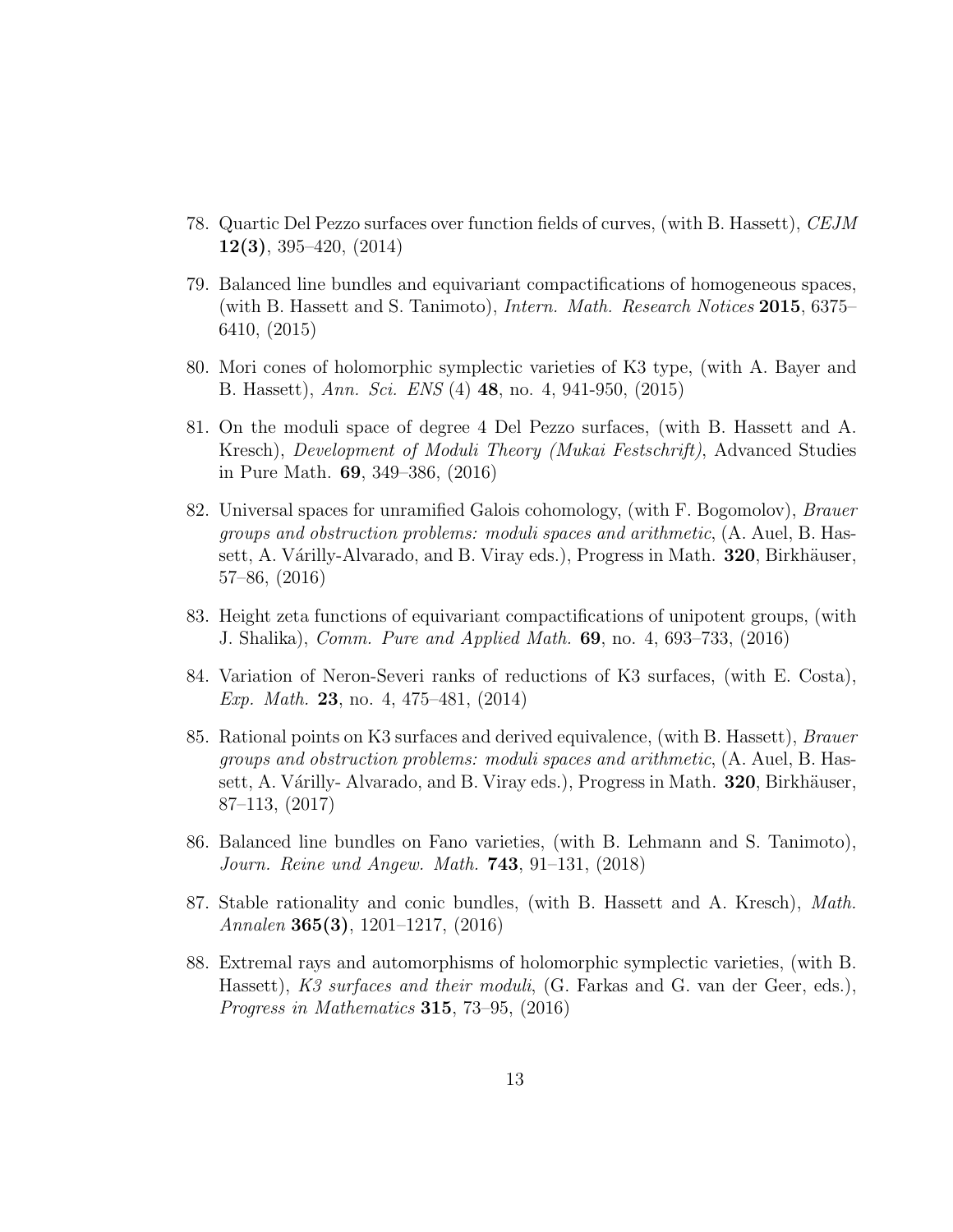- 89. On stable rationality of Fano threefolds and Del Pezzo fibrations, (with B. Hassett), Journ. Reine und Angew. Math. 751, 275–287, (2019)
- 90. Stable rationality of quadric surface bundles over surfaces, (with B. Hassett and A. Pirutka), Acta Mathematica 220, 341–365, (2018)
- 91. A very general quartic double fourfold is not stably rational, (with B. Hassett and A. Pirutka), Algebraic Geometry  $6(1)$ , 64–75, (2019)
- 92. Cubic fourfolds fibered in Del Pezzo surfaces of degree six, (with N. Addington, B. Hassett, and A. Varilly-Alvarado), Amer. Journ. of Math. 141, no. 6, 1479–1500, (2019)
- 93. Torsion of elliptic curves and unlikely intersections, (with F. Bogomolov and H. Fu), in Geometry and Physics: Volume I: A Festschrift in honour of Nigel Hitchin, Oxford University Press, 19–38, (2018)
- 94. Intersections of three quadrics in  $\mathbf{P}^7$ , (with B. Hassett and A. Pirutka), Surveys in Differential Geometry  $22(1)$ ,  $259-274$ ,  $(2017)$
- 95. Homomorphisms of multiplicative groups of fields preserving algebraic dependence, (with F. Bogomolov and M. Rovinsky), *Europ. Journ. of Math.*  $5(3)$ , 656–685, (2019)
- 96. Models of Brauer-Severi surface bundles, (with A. Kresch), Moscow Math. Journal 19, no. 3, 549–595, (2019)
- 97. Specialization of birational types, (with M. Kontsevich), Inventiones Math.  $217(2)$ , 415–432, (2019)
- 98. Stable rationality of Brauer-Severi surface bundles, (with A. Kresch), Manuscripta *Math.* **161(1)**, 1–14, (2020)
- 99. Noether's problem and descent, (with F. Bogomolov),  $\textit{ICCM Notes}$  6(2), 25–31, (2018) (2017)
- 100. Stable rationality in smooth families of threefolds, (with B. Hassett and A. Kresch), 26 pp., to appear in *Duke Math. J.*
- 101. Involution surface bundles over surfaces, (with A. Kresch), Math. Zeitschrift 296, no. 3-4, 1081–1100, (2020)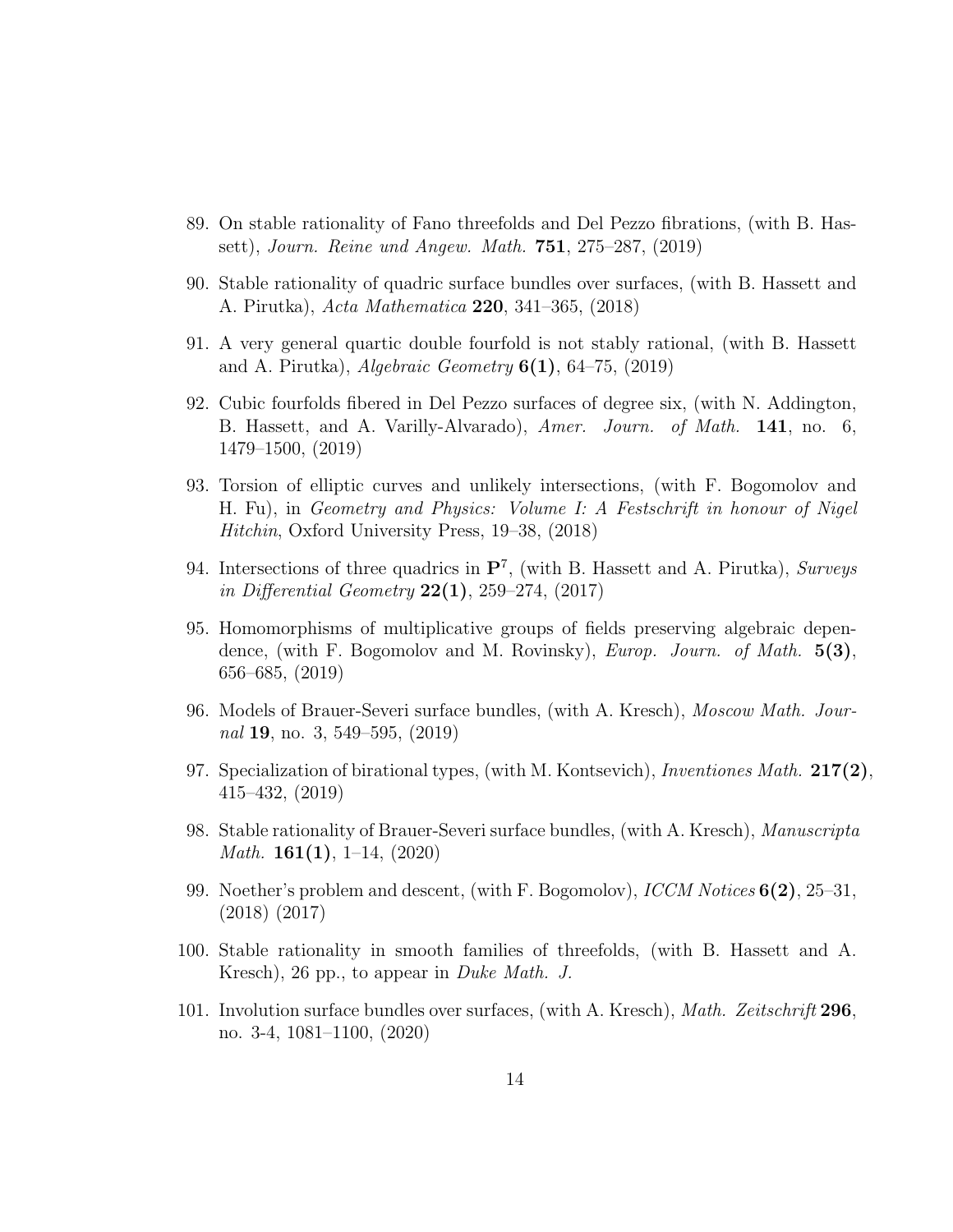- 102. Brauer groups of involution surface bundles, (with A. Kresch), Pure and Applied Math. Quarterly, Mumford Festschrift 17, no. 2, 649–669, (2021)
- 103. Models of triple covers, (with A. Kresch), Mat. Zametki 105(5), 798–800, (2019)
- 104. Equivariant birational geometry and modular symbols, (with M. Kontsevich and V. Pestun), 52 pp., to appear in *Journ. Europ. Math. Society*
- 105. Rationality of complete intersections of two quadrics, (with B. Hassett), Ens. *Math.* **67**, no. 1-2, 1-44,  $(2021)$
- 106. Varieties of planes on intersections of three quadrics, (with B. Hassett), 21 pp., Europ. Journ. of Math. 7, no. 2, 613–632, (2021)
- 107. Fibrations in sextic del Pezzo surfaces with mild singularities, (with A. Kresch), 17 pp., to appear in Rendiconti del Seminario Matematico della Universit di Padova
- 108. Cycle class maps and birational invariants, (with B. Hassett), Comm. Pure and Applied Math. 74, no. 12, 2675–2698, (2021)
- 109. Birational types of algebraic orbifolds, (with A. Kresch), Mat. Sbornik 212, no. 3, 54–67, (2021)
- 110. Rationality of Fano threefolds of degree 18 over nonclosed fields, (with B. Hassett), Rationality of Varieties, Proceedings Schiermonnikoog, Progress in Mathematics 342, 237–247, (2021)
- 111. Equivariant birational types and Burnside volume, (with A. Kresch), 41 pp., to appear in Annali della Scuola Normale Superiore di Pisa
- 112. Symbols and equivariant birational geometry in small dimensions, (with B. Hassett and A. Kresch), Rationality of Varieties, Proceedings Schiermonnikoog, Progress in Mathematics 342, 201–236, (2021)
- 113. Arithmetic properties of equivariant birational types, (with A. Kresch), Research in Number Theory  $7(2)$ ,  $(2021)$
- 114. Rationality of even-dimensional intersections of two real quadrics, (with B. Hassett and J. Kollár), *Comm. Math. Helvetici* **97**, no. 1, 183–207, (2022)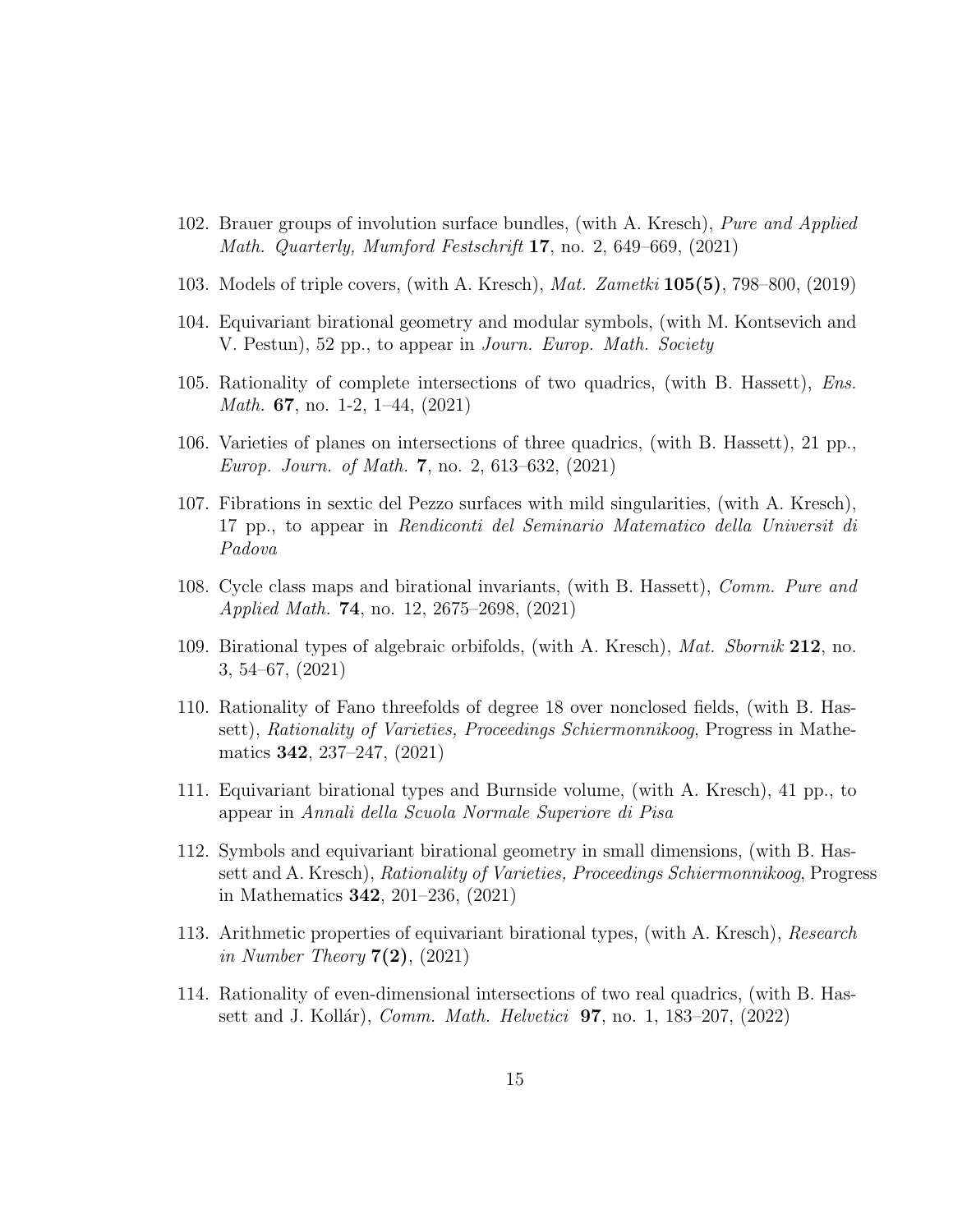- 115. Equivariant Burnside groups: structure and operations, (with A. Kresch), 20 pp., (2021)
- 116. Equivariant geometry of odd-dimensional complete intersections of two quadrics, (with B. Hassett), 29 pp., to appear in Pure and Applied Math Quarterly
- 117. Equivariant Burnside groups and representation theory, (with A. Kresch), 38 pp., (2021)
- 118. Equivariant Burnside groups and toric varieties, (with A. Kresch), 32 pp., (2021)
- 119. Combinatorial Burnside groups, (with Kaiqi Yang and Zhijia Zhang), 20 pp., to appear in Research in Number Theory
- 120. Cohomology of finite subgroups of the plane Cremona group, (with A. Kresch), 17 pp., (2022)
- 121. Torsors and stable equivariant birational geometry, (with B. Hassett), 28 pp., (2022)
- 122. Equivariant derived equivalence and rational points on K3 surfaces, (with B. Hassett), 16 pp., (2022)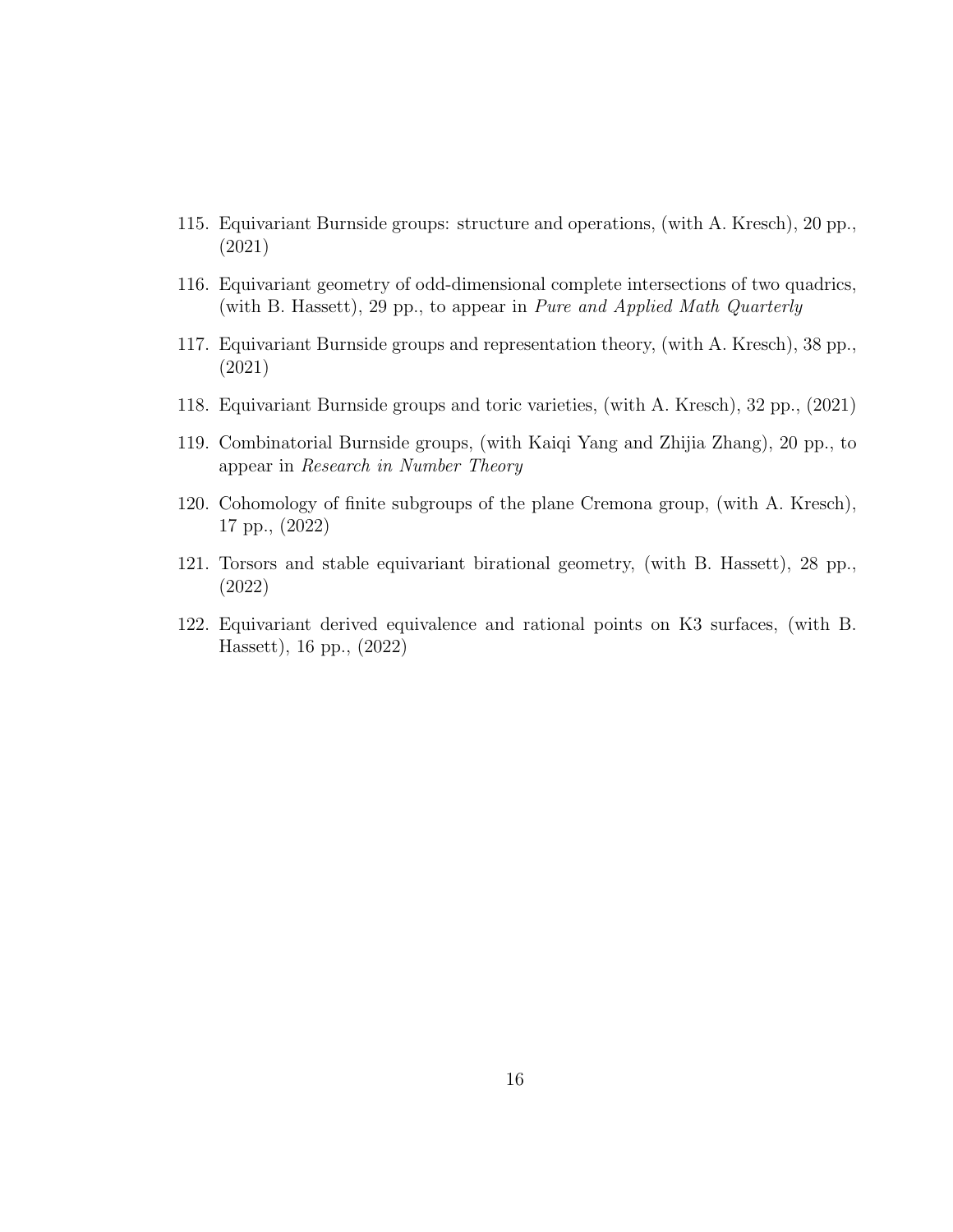#### Surveys and technical reports

- 1. Rational points and heights, Proceedings Stud. Conf., Novosibirsk, USSR, 80-84, (1988)
- 2. Generalized Chatelet varieties, Proceedings Conf. on Constructive Methods and Algorithms in Number Theory, Minsk, USSR, 163, (1989)
- 3. Arithmetic of algebraic surfaces, Ph.D. Thesis, M.I.T., (1992)
- 4. Finite heights and rational points on surfaces, Adv. in Number Theory (Kingston, ON, 1991), 319–329, Oxford Sci. Publ., Oxford Univ. Press, New York, (1993)
- 5. On rational points, Proceedings Intern. Conf. Algebraic Geometry, Sendai, 157- 172, (1993)
- 6. Rational points on toric varieties, (with V. Batyrev), Number theory (Halifax, NS, 1994), 39–48, CMS Conf. Proc., 15, AMS, Providence, RI, (1995)
- 7. Height zeta functions, Proceedings Arbeitstagung Bonn, (1997)
- 8. Lectures on height zeta functions of toric varieties, Proceedings of the Summer School on Toric Varieties, Grenoble, Seminaires et Congres 6, 227-247, SMF, (2000)
- 9. Resolution of singularities, (with F. Bogomolov), Review of a book by H. Hauser et al., Bulletin AMS, 39, 95–100, (2002)
- 10. Fujita's program and rational points, "Higher Dimensional Varieties and Rational Points", (K. J. Böröczky, J. Kollár, T. Szamuely eds.), Bolyai Society Mathematical Studies 12, 283–310, Springer, (2003)
- 11. On curve correspondences, (with F. Bogomolov), Proceedings of "Communications in Arithmetic Fundamental Groups and Galois Theory", RIMS, 157-166, (2002)
- 12. About the cover: On the distribution of primes Gauss' tables, Bulletin AMS 43, 89–91, (2006)